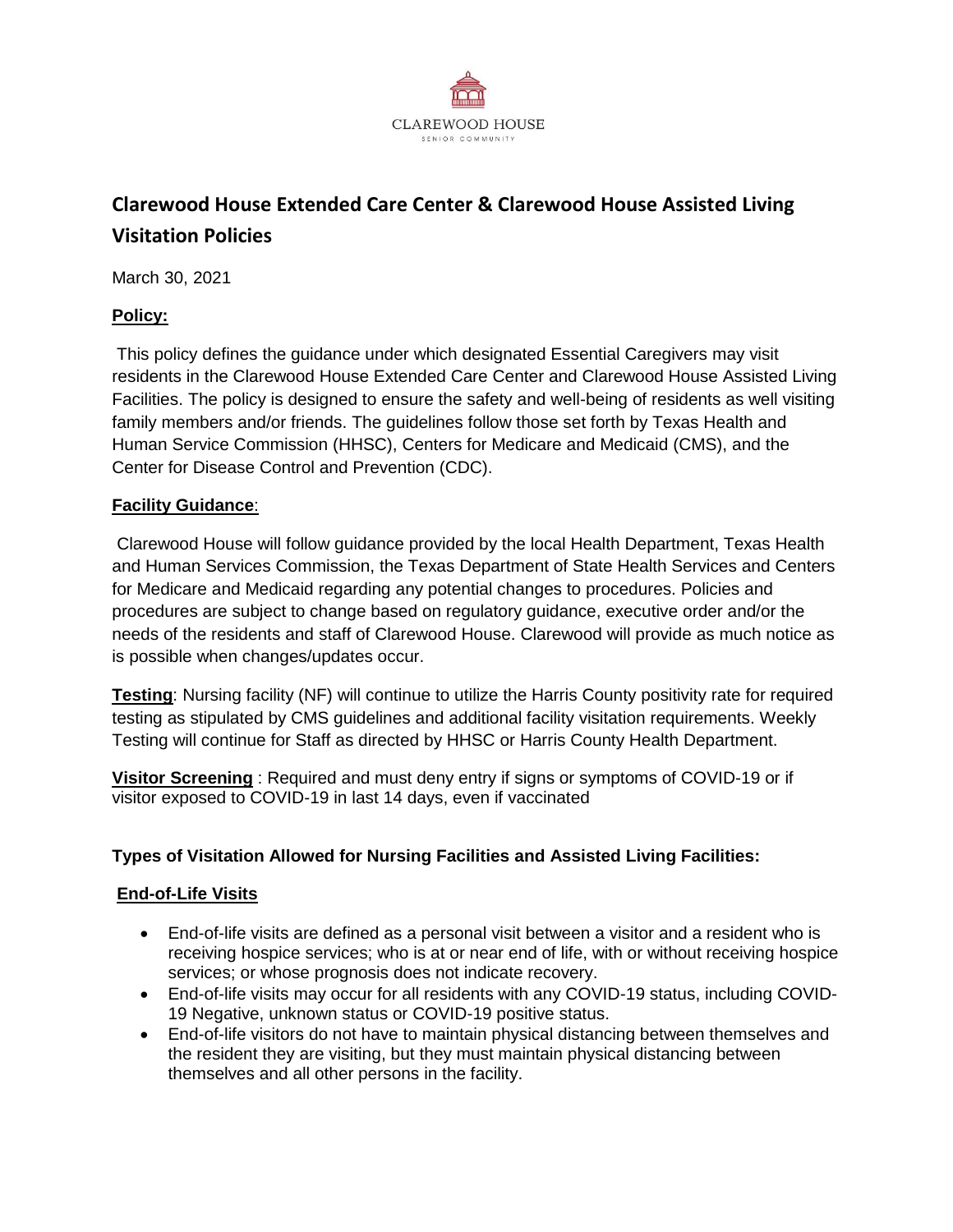# **Essential Caregiver Visits**

- **Definition of Designated Essential Caregiver**: A family member or other outside caregiver, including a friend, volunteer, private personal caregiver or court appointed guardian who is at least 18 years old and has been designated by the resident or legal representative to provide regular care and support to the resident.
- An Essential Caregiver visit is permitted in all facilities to visit COVID-19 negative, unknown or COVID-19 positive status residents
- A negative COVID-19 test result is no longer required for essential caregiver
- Up to two essential caregivers can be designated per resident and up to two essential caregivers can visit each resident at a time.
- An essential caregiver visit is not allowed if the visitor has signs or symptoms of COVID-19 or an active COVID-19 infection.
- Each essential caregiver visit must be by appointment.
- Essential caregiver visits can occur outdoors, in the resident's bedroom, or in another area in the facility that limits visitor movement through the facility and interaction with other residents.
- A resident's preference for where the visit occurs should be accommodated unless doing so would place the resident or visitor at risk or potentially violate another resident's rights.
- The essential caregiver must be trained by the NF on the appropriate use of personal protective equipment (PPE).
- The resident must wear a facemask or cloth face covering over both the mouth and nose (if tolerated) throughout the visit.
- A resident may remove their facemask or face covering to eat or drink during a visit, but a visitor must not remove their facemask or face covering during the visit or while in the facility or on the facility campus.
- Essential caregivers do not have to maintain physical distancing between themselves and the resident they are visiting but must maintain physical distancing between themselves and all other persons in the facility

# **Indoor Visits**

- A plexiglass barrier or booth is no longer required for indoor visitation.
- NF staff monitoring visits is no longer required
- Visitation appointments must be scheduled to allow time for cleaning and sanitization of the visitation area between visits.
- A NF must ensure physical distancing of at least six feet is maintained between visitors and all other residents and staff at all times and limit the number of visitors and residents in a visitation area as needed to ensure physical distancing is maintained.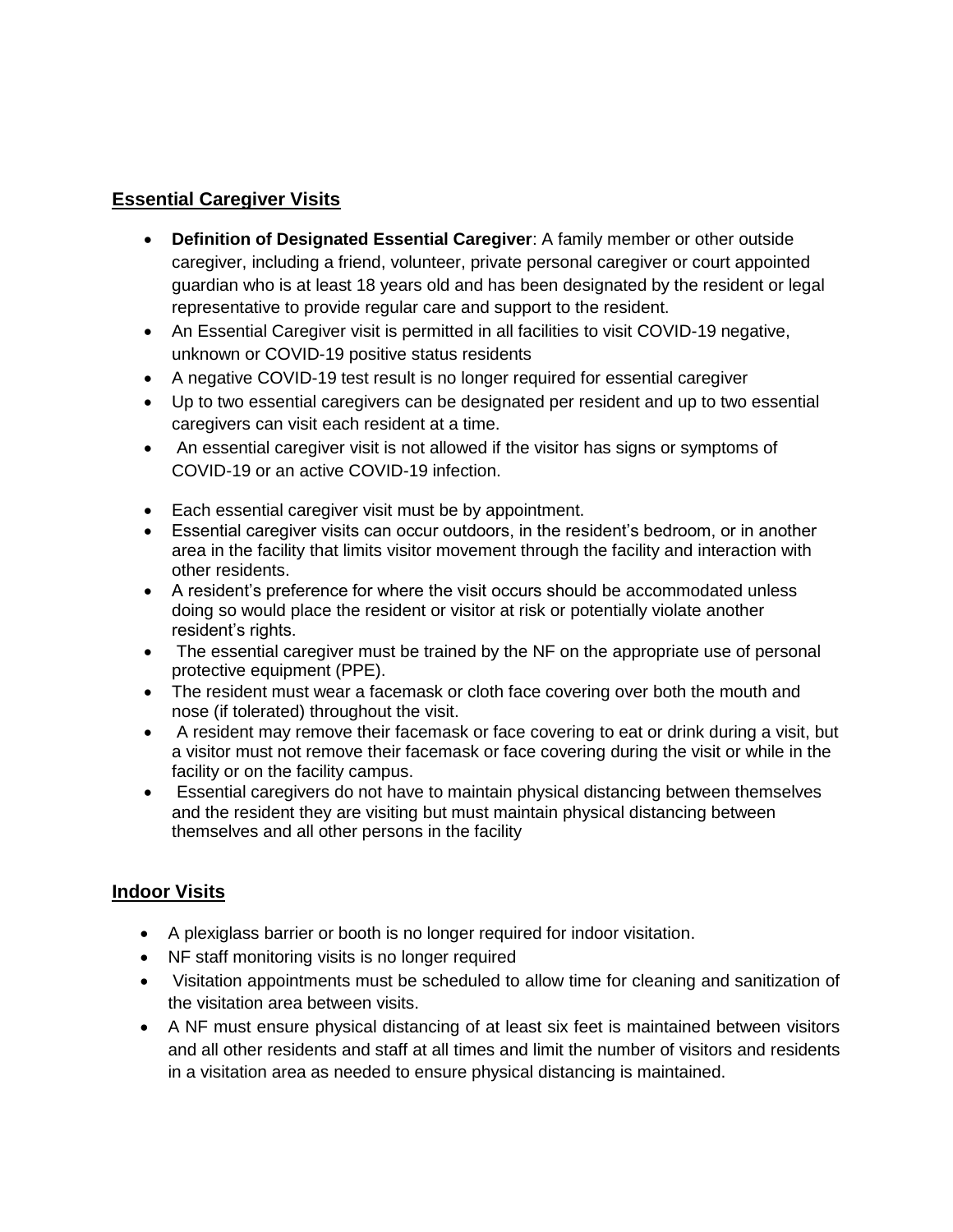Visits are permitted only where adequate space is available. The NF must limit the movement of the visitor through the facility to ensure interaction with other residents is minimized.

#### **During an indoor visit:**

- visitors must wear a facemask or face covering over both the mouth and nose throughout the visit;
- residents must wear a facemask or face covering over both the mouth and nose (if tolerated) throughout the visit, unless the resident removes the facemask to eat or drink; and
- the visitors and the resident must practice proper hand hygiene before and after the visit.
- A fully-vaccinated resident wearing a well-fitting face covering or facemask may choose to have physical contact with their visitor during an indoor visit. Otherwise, physical contact between a resident and a visitor participating in an indoor visit is prohibited.

# **Outdoor Visits**

- Outdoor visitation allowed for all residents who are COVID-19 negative.
- Staff are no longer required to monitor visits or escort visitors to and from the visitation area.
- Visitation appointments must be scheduled to allow time for cleaning and sanitization of the visitation area between visits.
- Physical distancing of at least six feet must be maintained between visitors and all other residents and staff at all times and limit the number of visitors and residents in a visitation area as needed to ensure physical distancing is maintained.
- The NF must limit the movement of the visitor through the facility campus to ensure interaction with other residents is minimized.

#### **During an outdoor visit**:

- visitors must wear a facemask or face covering over both the mouth and nose throughout the visit;
- residents must wear a facemask or face covering over both the mouth and nose (if tolerated) throughout the visit, unless the resident removes the facemask to eat or drink; and
- he visitors and the resident must practice proper hand hygiene before and after the visit.
- A fully-vaccinated resident wearing a well-fitting face covering or facemask may choose to have physical contact with their visitor during an outdoor visit. Otherwise, physical contact between a resident and a visitor participating in an outdoor visit is prohibited.

#### **Communication**:

As Clarewood House continues to respond to the evolving challenges of the pandemic, Clarewood House will remain in communication with residents, resident representatives, families. Our goal is to continue to protect our residents and staff along with reuniting loved ones in support of providing social and emotional support in the safest environment possible.

Clarewood will communicate procedure implementation and changes at the facility by means of the following: • Letters • Phone Calls • Emails.

Residents will receive a written memo placed in their rooms.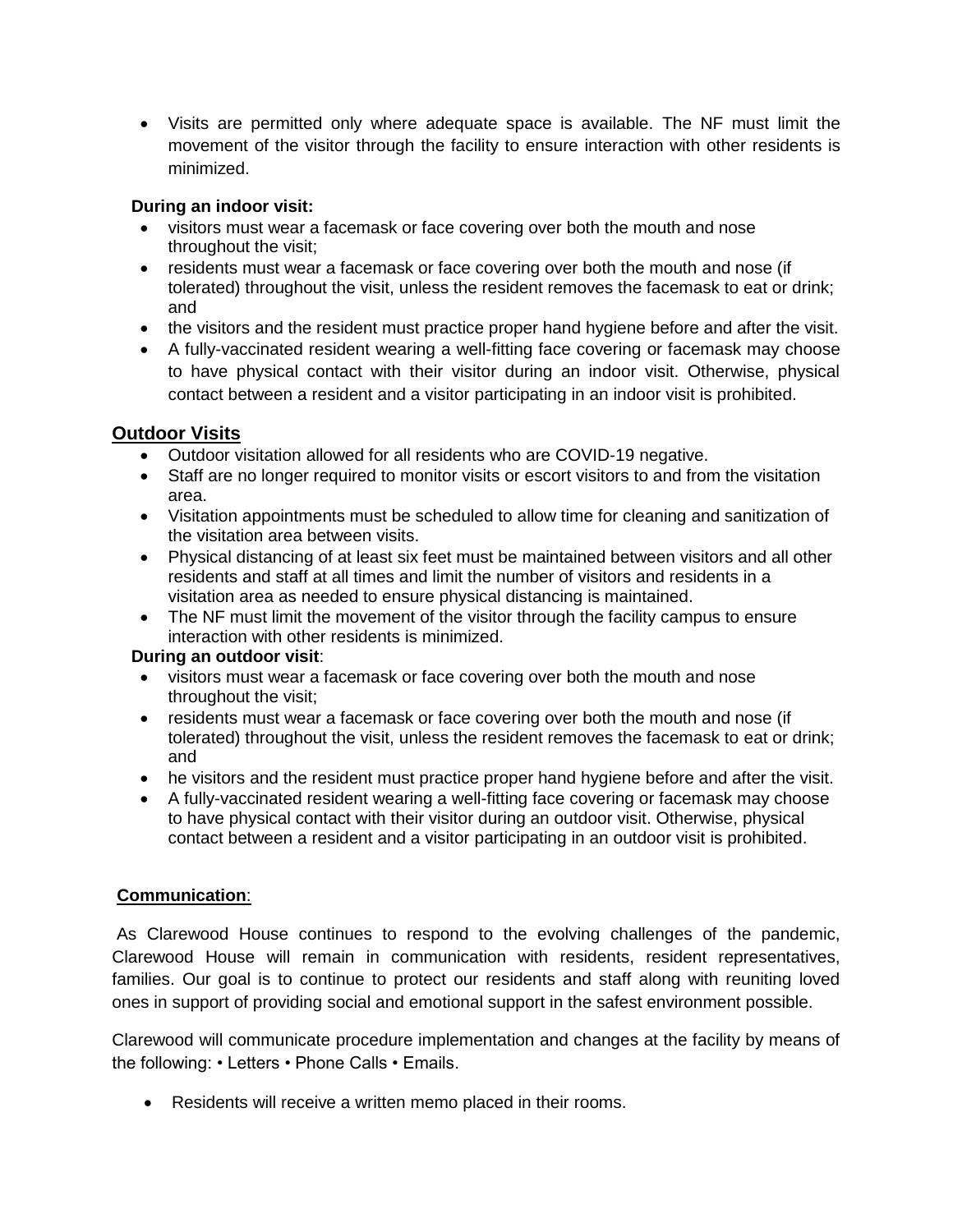- Family/responsible parties and staff will receive an e-mail notification.
	- o Anyone wanting to receive e-mail notifications can make a request by e-mailing: [covid-19@clarewoodhouse.com](mailto:covid-19@clarewoodhouse.com)
- The Clarewood House Covid-19 hotline is in-house extension #287 or 713-778-8287. Please visit [www.clarewoodhouse.com](http://www.clarewoodhouse.com/) for update Covid-19 information.

The Essential Caregiver Visitor will be informed that the Visitation Policy may change at any time due to variable circumstances. The facility will make every effort to notify the Essential Caregiver(s) as soon as changes in the policy are adopted.

#### **Resident Preparation**:

- Information will be provided to the resident about visitation protocols, requirements and the facts about COVID-19.
- The resident must wear a facemask or face covering over both the mouth and nose (if tolerated) throughout the visit.
- The resident will be advised, per facility quidelines, to wear a facemask at all times while out of the room.
- The resident will follow hand hygiene protocols and infection control guidelines.

# **Essential Caregiver Visitor Preparation**:

- Essential Caregiver will schedule all visits as directed by the facility and/or with designated facility staff 24 hours prior to arriving at facility.
- Essential Caregiver will be screened and symptom-checked when arriving at the building. An Essential Caregiver who meets any of the following screening criteria must leave the facility property and reschedule the visit
	- o a. Fever defined as a temperature of 99.6 Fahrenheit and above, or signs or symptoms of a respiratory infection, such as cough, shortness of breath, or sore throat;
	- o b. signs or symptoms of COVID-19, including chills, cough, shortness of breath or difficulty breathing, fatigue, muscle or body aches, headache, new loss of taste or smell, sore throat, congestion or runny nose, nausea or vomiting, or diarrhea;
	- $\circ$  c. additional signs and symptoms as outlined by the Centers for Disease Control and Prevention (CDC) in Symptoms of Coronavirus at cdc.gov;
	- $\circ$  d. contact in the last 14 days with someone who has a confirmed diagnosis of COVID-19, is under investigation for COVID-19, or is ill with a respiratory illness; or
	- o e. has a positive COVID-19 test results from a test performed in the last 10 days.
- Information will be provided to the Essential Caregiver Visitor about visitation protocols, procedures, requirements, facts about COVID-19, use of personal protective equipment (PPE) and Infection Control prevention.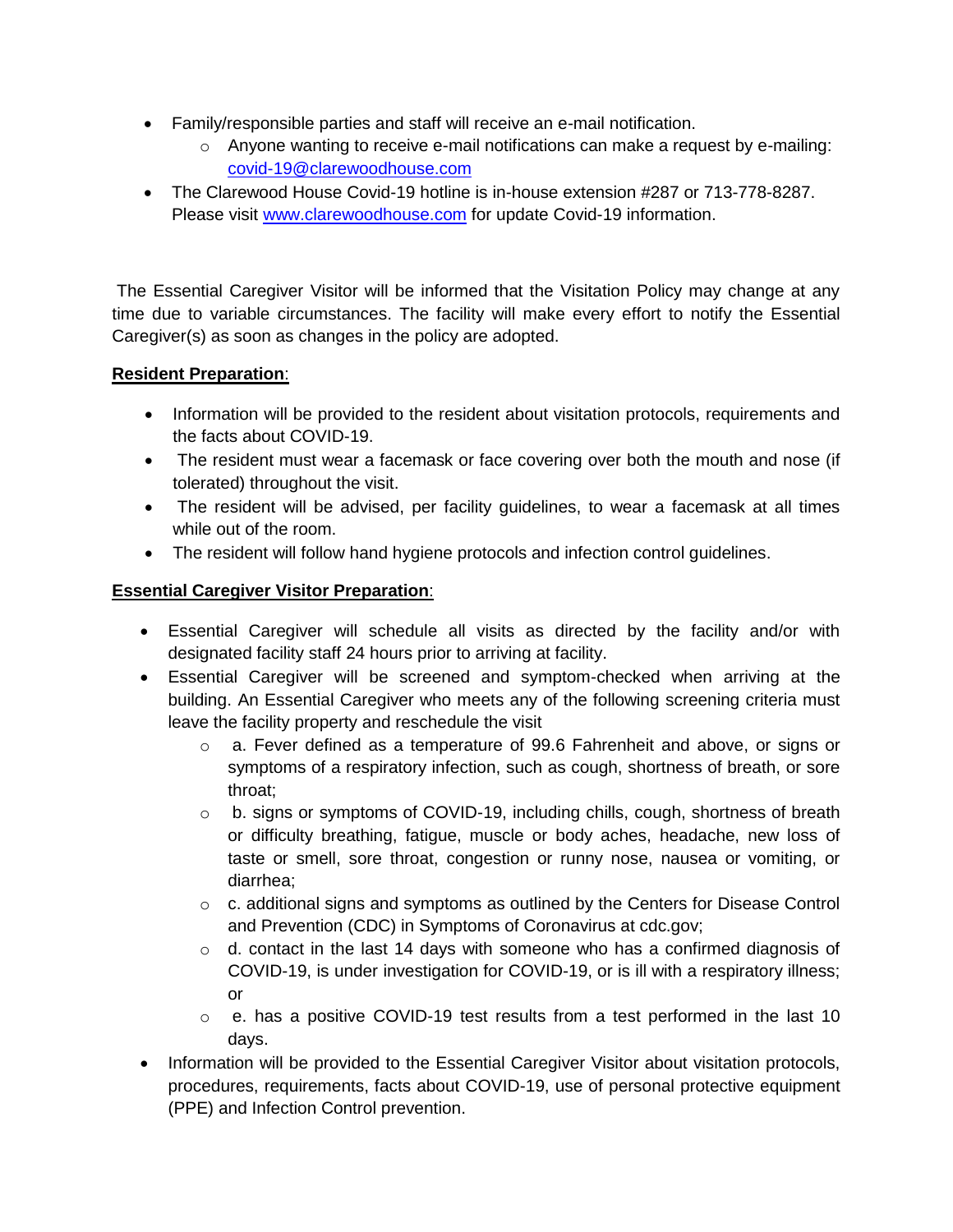- Essential Caregiver will sign a written agreement and acknowledgement of education that they understand and agree to follow the applicable policies, procedures, and requirements. Essential Caregiver will be required to wear a surgical facemask for visitation, and it must be worn at all times covering both the mouth and nose.
- Essential Caregiver must follow hand hygiene protocols with handwashing and/or alcohol gel before and after the visit.
- Essential Caregiver will report to the facility if they experience any COVID-19 symptoms prior to a scheduled visit, and/or two weeks (14 days) following the day of the visit. Essential Caregiver will be provided a reminder to monitor for symptoms and will receive guidance on to whom to report an onset of any symptoms.
- An Essential Caregiver who does not meet screening protocols will not be permitted to attend the visit. Essential Caregiver will be advised that failure to comply with visitation instruction and guidance will result in inability to attend the visitation.
- Essential caregivers may come in contact with the resident they are caring for, but must not come in contact with other residents or staff members.

# **Facility Staff Preparation:**

- The facility staff will document the identity of each Essential Caregiver in the resident record in Resident Profile section indicating Designated Essential Caregiver.
- The facility staff will verify the identity of the Essential Caregiver by creating an Essential Caregiver badge and will verify identity before each visit.
- The facility staff will inform the Essential Caregiver of applicable policies, procedures and requirements.
- The facility staff will approve the Essential Caregiver's facemask and other appropriate PPE, or provide an approved facemask and other appropriate PPE.
- The facility will have staff members to assist residents to and from the designated visitation space, and will assist as needed during the visit, while additionally providing space for privacy.
- Staff members will wear a facemask at all times as required by the facility.
- The facility will ensure that the resident and Essential Caregiver wash their hands and/or use alcohol-based gel prior to staff assisting/escorting them to the location of the visit. When the visit is complete, both the resident and Essential Caregiver will perform hand hygiene again.

#### **Space Preparation**:

- Designated space to utilize in the event that the resident has a roommate will be identified by the facility.
- The facility will ensure a safe visiting area for outdoor visits, considering outside temperatures and ventilation.
- Designated visitation areas will be cleaned and disinfected between each visitation with special attention to high-touch surfaces, including, but not limited to, door handles, handrails, window, seating utilized, communication devices utilized, etc.